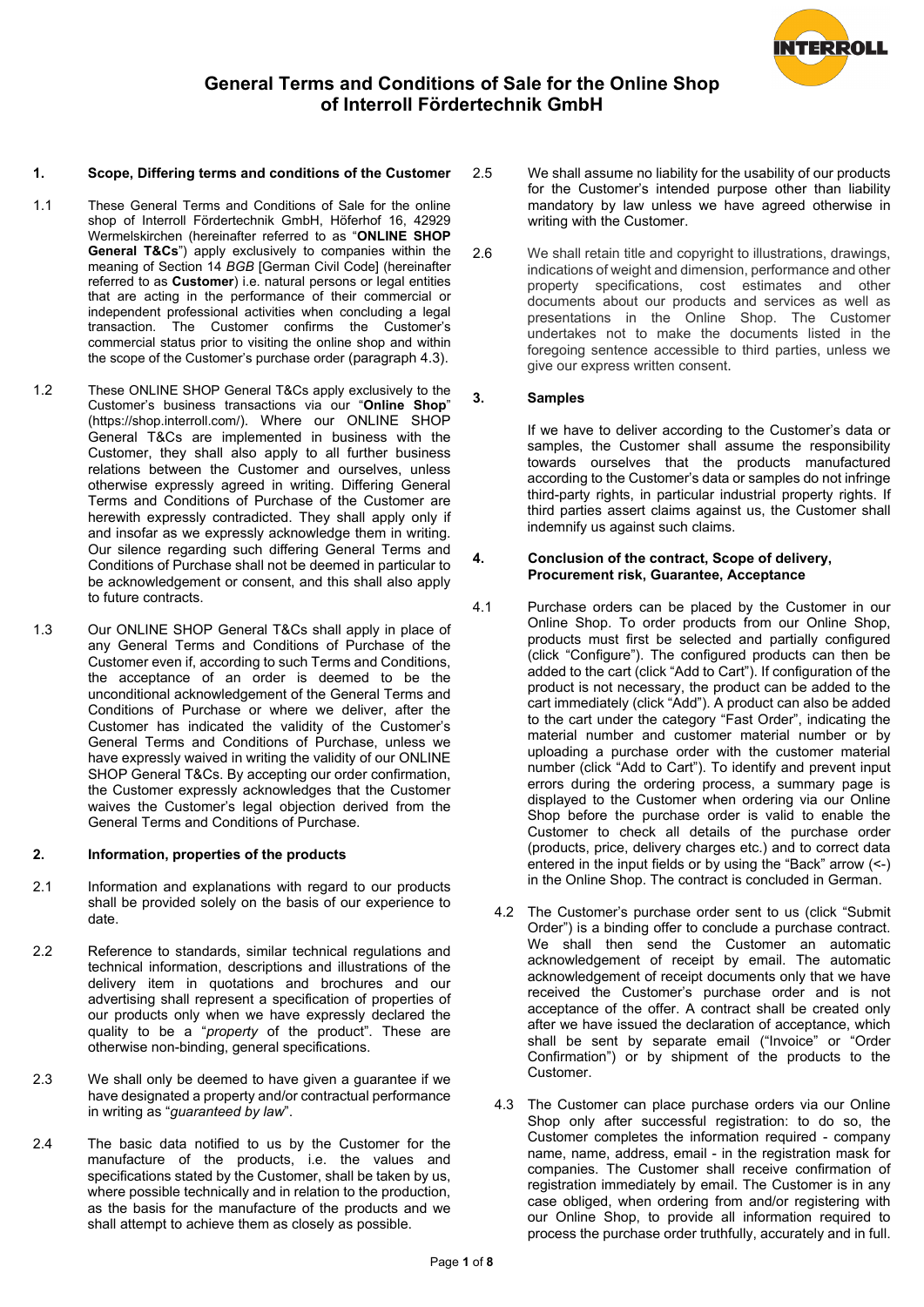The text of the contract shall be stored in compliance with data protection.

- 4.4 All agreements, collateral agreements, assurances and amendments of contracts shall only be valid when given in writing. This shall also apply to the waiver of the written form agreement itself. Verbal amendments or modifications of contracts shall not be valid. The precedence of an individual agreement (Section 305 b *BGB*) shall remain unaffected.
- 4.5 The Customer must notify us in writing of any special requirements of our products during the ordering process in the Online Shop.
- 4.6 We shall only be obliged to deliver from our own product stock.
- 4.7 The assumption of a procurement risk is not based solely on our obligation to deliver an item which is defined solely by its class. We shall assume a procurement risk only by virtue of a separate written agreement, stating "*we assume the procurement risk…*".
- 4.8 If shipment is delayed at the Customer's request or for reasons for which the Customer is responsible, we shall have the right, beginning upon expiry of the period set by the written notice of readiness for shipment, to carry out storage and to invoice the costs incurred thereby at 0.5 % of the net invoice amount of the stored products for each month or part thereof. The assertion of further rights shall remain unaffected. The right is reserved for the Customer to prove that no costs or considerably lower costs were incurred.

Furthermore, we shall have the right, after the period expires, to dispose of the contractual products otherwise and to make a new delivery to the Customer after a reasonable period.

## **5. Delivery, Delivery time, Default in delivery**

- 5.1 Delivery times specified by us shall be calculated from the date of receipt of the invoice/order confirmation. If no delivery time or no different delivery time is specified for the respective products in the order confirmation, this shall be approx. 2-4 weeks.
- 5.2 All prices are net prices subject to value added tax at the respectively valid statutory rate.
- 5.3 Unless otherwise agreed, delivery shall be made to the delivery address specified by the Customer. Shipping and delivery charges shall be shown within the scope of the purchase order.
- 5.4 The Customer's interest in our delivery or service shall lapse in the absence of other written agreement only if we fail to deliver material parts or deliver them with delay.
- 5.5 If we default in delivery or service, the Customer must first set us a reasonable grace period for delivery or performance of at least 14 days, unless this is unreasonable in the individual case. If this period elapses without result, damage claims for breach of duty, for whatever reason, shall exist only as stipulated in paragraphs 5.7 and 11.
- 5.6 We shall not be in default as long as the Customer is in default in fulfilling obligations towards us, also obligations under other contracts.
- 5.7 If the Customer incurs damage as a result of our default, the Customer shall have the right, to the exclusion of further claims, to require compensation for default. It shall amount, for each full week of delay, to 0.5 % but as a whole to not more than 5 % of the net price for that part of the total delivery which, as a result of the default, cannot be used in due time or not according to the contract. No further compensation shall be due from us for damage as a result of delay. This shall not apply in the case of an intentional or fraudulent act on our part, in the case of damage due to injury to life, limb or health and in the case of default where a fixed-date transaction has been agreed within the meaning of the law.
- 5.8 Delivery and/or service periods shall begin with the Customer's receipt of our order confirmation but not before all details about the execution of the order have been clarified and all other requirements to be fulfilled by the Customer have been met, in particular advance payments or securities have been made respectively provided in full. This shall apply accordingly to delivery and/or service dates. If the Customer requests changes after placing the order, a new, reasonable delivery and/or service period shall begin upon our confirmation of the change.
- 5.9 The Customer can pay the invoice amount by bank transfer.

#### **6. Delivery subject to own receipt of delivery, Force majeure and other obstructions**

- 6.1 If we do not receive deliveries or services from our suppliers required to perform our delivery owed according to the contract, despite due and proper stocking prior to conclusion of the contract with the Customer or they are incorrect or not in due time, for reasons for which we are not responsible, or events of force majeure occur, we shall notify our Customer in a timely manner in writing or text form. In such case, we shall have the right to postpone the delivery for the duration of the obstruction or to rescind the contract in whole or in part for the part not yet fulfilled if we have met our foregoing duty to provide information and have not assumed a procurement risk. Events of force majeure are strikes, lockouts, official intervention, epidemics and pandemics, energy shortages and shortages of raw materials, transport bottlenecks through no fault of our own, company obstructions through no fault of our own, e.g. due to fire, water and damage to machinery, and any other obstructions which, when considered objectively, were not culpably caused by us.
- 6.2 If a delivery date or a delivery period has been agreed with binding force and the agreed delivery date or the agreed delivery period is exceeded due to events according to paragraph 6.1, the Customer shall have the right, after a reasonable grace period has elapsed without effect, to rescind the contract for the part not yet fulfilled where the Customer cannot be objectively expected to adhere further to the contract. The Customer shall have no further claims, especially damage claims, in such case.
- 6.3 The above provision pursuant to paragraph 6.2 shall apply *mutatis mutandis* if a customary delivery period has been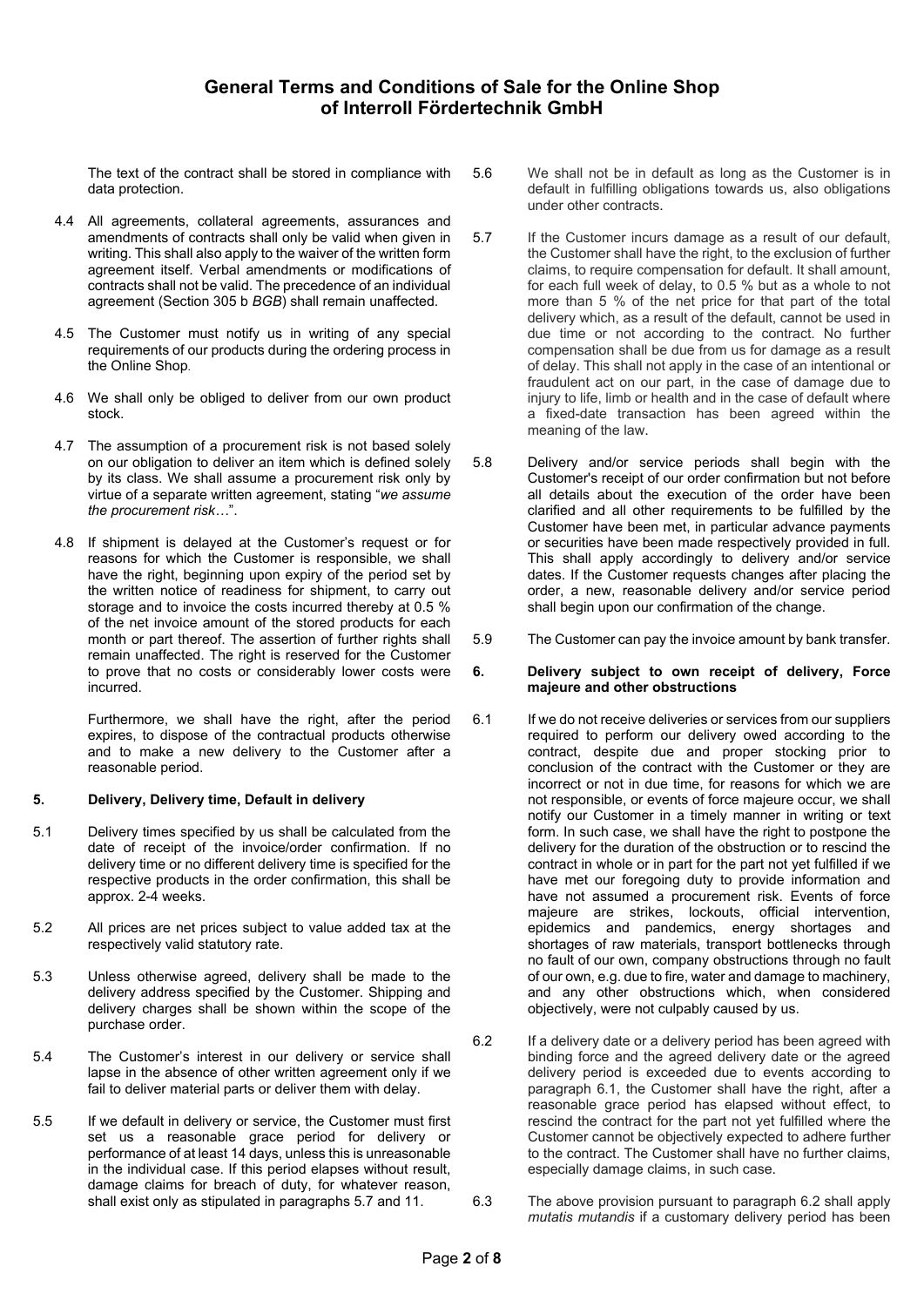exceeded for the reasons stated in paragraph 6.1, even without contractual agreement of a fixed delivery date.

- **7. Shipment, INCOTERMS, Passing of risk, Packaging, Flat rate disposal costs**
- 7.1 Unless otherwise agreed in writing, shipment shall be made by us uninsured, at the risk and expense of the Customer, and ex our respective works (INCOTERM EXW).
- 7.2 If our order confirmation includes a clause stipulated in the INCOTERMS, the INCOTERMS as last amended shall apply to the respective clause unless otherwise stated in our order confirmation.
- 7.3 We reserve the right to choose the route and means of transport. We shall, however, endeavour to take the Customer's wishes into account with respect to the route and type of shipment. Any additional expenses incurred as a result, also where delivery freight paid is agreed, shall be borne by the Customer.
- 7.4 If shipment is delayed at the Customer's request or through the Customer's fault, we shall store the products at the Customer's expense and risk (see paragraph 4.8). In this case, notice of readiness for shipment shall be equivalent to shipment.
- 7.5 The risk of accidental loss or accidental deterioration shall pass to the Customer upon the products to be delivered being handed over to the Customer, the forwarder, the freight carrier or the companies otherwise designated to carry out the shipment but at the latest upon leaving our respective works.
- 7.6 If the shipment is delayed because we assert our right of retention due to the Customer's default in payment in whole or in part or due to another reason for which the Customer is responsible, the risk shall pass to the Customer at the latest as of the date of notification of readiness for shipment.
- 7.7 Where the Customer or third parties determined by the Customer take over the products, times/dates for taking over the products must be agreed with us in due time.
- 7.8 If there is a statutory obligation to take back transport packaging and the Customer requires us to take back transport packaging, the Customer undertakes to have the return delivery processed free domicile or to order the return delivery.

## **8. Notice of defects, Breach of duty, Warranty**

8.1 The Customer must give us notice of recognisable material defects immediately but at the latest 14 days after collection in the case of delivery ex works, otherwise after delivery. Notice of hidden material defects must be given to us by the Customer immediately after they are detected but at the latest within the warranty period according to paragraph 8.7. A notice of defects that fails to comply with requirements of time shall exclude any claim by the Customer for breach of duty due to material defects. This shall not apply in the case of an intentional or fraudulent act on our part, the assumption of a guarantee for the absence of defects by us or in the case of liability according to the *Produkthaftungsgesetz* [German Product Liability Act].

- 8.2 Notice of defects according to paragraph 8.1 must be given in writing. A notice of defects that fails to comply with requirements of form shall also exclude any claim by the Customer for defects.
- 8.3 Material defects recognisable on delivery must also be notified to the transport operator and the recording of the defects arranged by the transport operator. Notices of defects must include a description of the defect. A notice of defects that fails to comply with requirements of time shall exclude any claim by the Customer for breach of duty due to defects. This shall not apply in the case of an intentional or a fraudulent act on our part, in the event of injury to life, limb or health or the assumption of a guarantee for the absence of defects or liability according to the *Produkthaftungsgesetz*.
- 8.4 Once processing, treating, combining or mixing with other articles has begun, the products delivered, in the case of recognisable material defects, shall be deemed approved by the Customer as according to the contract. The same shall apply if the products are shipped onward from the original destination. Before any of the above activities begin, it shall be incumbent upon the Customer to clarify, through appropriate checks in terms of scope and method, whether the delivered products are suitable for the processing purposes, process purposes and other purposes intended by the Customer.
- 8.5 The Customer must give notice in writing immediately of other breach of duty before the assertion of further rights, setting a reasonable period for remedy.
- 8.6 If the breach of duty does not by way of exception relate to the performance of work on our part, rescission shall be excluded insofar as our breach of duty is negligible.
- 8.7 We shall provide a warranty for material defects for a period of one (1) year, calculated from the date of the passing of risk (see paragraph 7). This shall not apply if we are responsible for fraudulent intent, intent or gross negligence and in the cases pursuant to Art. 11.1 (a) - (h) below. The limitation period in the case of delivery recourse according to Sections 445a, 445b *BGB* shall remain unaffected.
- 8.8 Further claims by the Customer for or in connection with defects or consequential damage caused by defects, for whatever reason, shall exist only subject to the provisions of paragraph 11, unless these are damage claims resulting from a guarantee, which is intended to cover the Customer against the risk of any defects. In this case too, however, we shall be liable only for typical and foreseeable damage.
- 8.9 If the Customer or a third party rectifies the products incorrectly, unauthorised changes are made to the products, parts are replaced or consumables used that do not comply with the specifications or our operating or maintenance instructions are not followed, we shall not be liable for the resulting consequences. This shall not, however, apply if the warranty claim can be proved not to be attributable to one of the above-mentioned exclusion criteria.
- 8.10 Our warranty and the liability arising therefrom shall likewise be excluded if defects and damages connected therewith cannot be proved to be due to defective material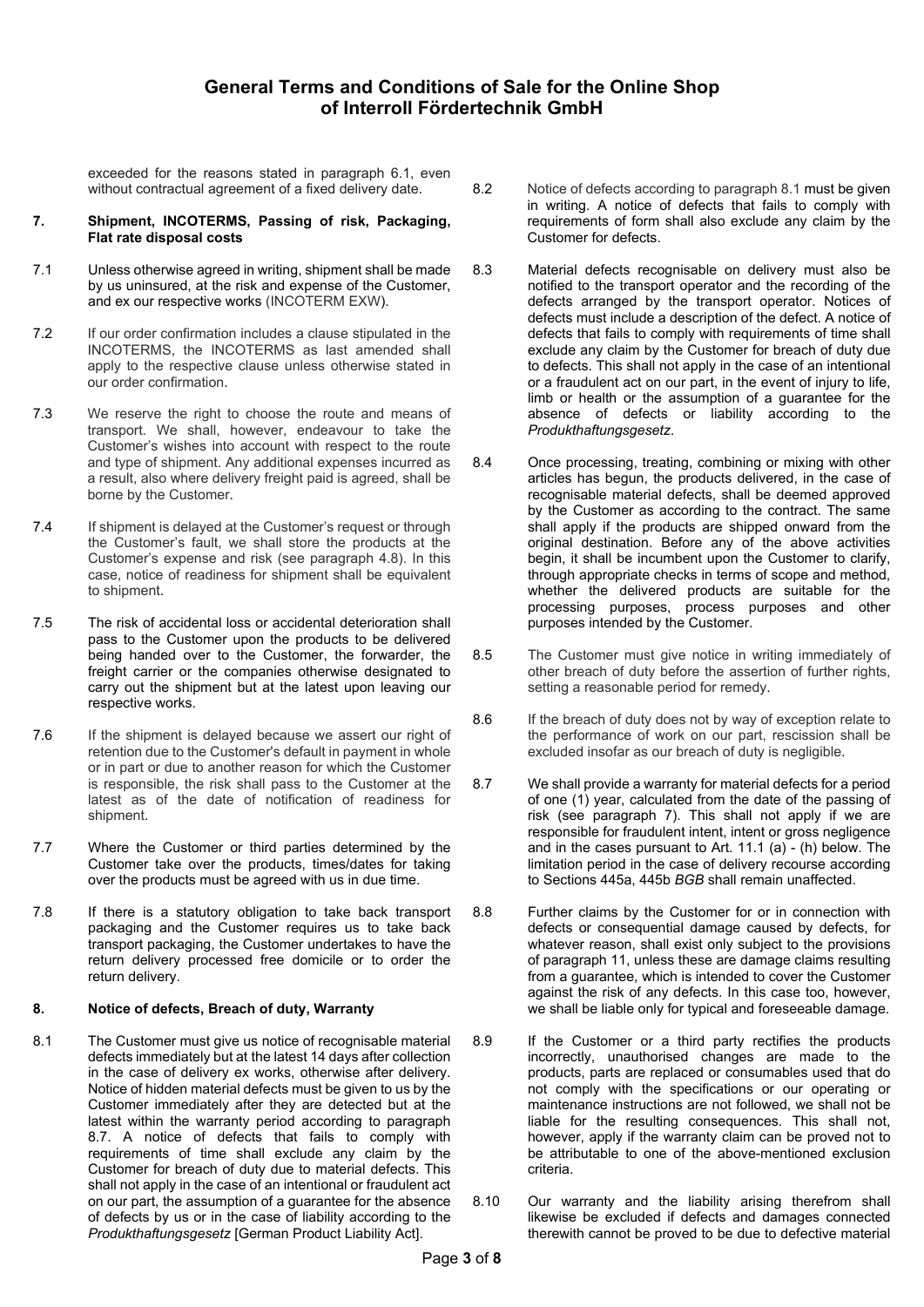or defective workmanship or defective instructions on use. Warranty and liability arising therefrom shall be excluded in particular with respect to the consequences of incorrect use, excessive use or inappropriate storage conditions, for example, the consequences of chemical, electromagnetic, mechanical or electrolytic influences, which do not correspond with average expected standard influences. This shall not apply in the case of fraudulent or intentional conduct on our part or injury to life, limb or health or liability according to the *Produkthaftungsgesetz*.

- 8.11 Claims based on defects shall not exist in the case of only an insignificant deviation from the agreed or customary quality or usability.
- 8.12 Recognition of breach of duty, in particular in the form of material defects, shall only be valid when given in writing.

## **9. Prices, Payment terms, Objection of uncertainty**

- 9.1 All our prices are in principle quoted in EUROs, excluding value added tax, which is to be borne by the Customer at the respective legally valid rate, excluding packaging, freight. Prices and additional charges shall be determined according to our price list generally valid at the time the contract is concluded, unless otherwise agreed.
- 9.2 We have the right at our reasonably exercised discretion (Section 315 *BGB*) to increase the prices for our deliveries and services unilaterally where manufacturing, material and/or procurement costs, wage and ancillary wage costs, social security contributions as well as energy costs and costs due to legal requirements, environmental charges, currency regulations, changes in customs duties and/or other public charges increase if these have a direct or indirect impact on the costs of our contractually agreed deliveries and services and increase by more than 5 % and if more than 4 months elapse between conclusion of the contract and delivery/service. An increase as defined above shall be excluded if the increase in costs for individual or all of the above-mentioned factors is set off by a reduction in costs for other of the mentioned factors in relation to the overall cost burden for the delivery/service (cost balancing). If the above-mentioned cost factors are reduced, without the reduction in costs being set off by the increase in other of the above-mentioned cost factors, the reduction in costs shall be passed on to the Customer through a price reduction. If the new price based on our right to adjust prices as stated above is 20 % or higher than the original price, the Customer shall have the right to rescind contracts not yet fulfilled in full in respect of the part of the contract not yet fulfilled. The Customer can, however, assert this right only immediately after notification of the increased remuneration.
- 9.3 Our invoices are payable within 30 days of delivery of the products without any deduction unless otherwise agreed in writing.
- 9.4 In the absence of payment, the Customer shall be in default in payment, even without reminder notice, within 31 days of delivery.
- 9.5 When default occurs, default interest shall be charged of 9 percentage points above the respectively applicable base interest rate when the claim for payment becomes due. The right to assert damage in excess of this remains reserved.
- 9.6 The date payment is received by us or credited to our account shall be deemed the payment date.
- 9.7 The Customer's default in payment shall cause all claims for payment under the business relationship with the Customer to become due immediately. Regardless of any agreements to defer payments or agreements on payment by instalment, all the Customer's liabilities due to us shall in such case become due for payment immediately.
- 9.8 If payment terms are not met or circumstances known or recognisable that, in our proper commercial judgement, give rise to justified doubt as to the Customer's creditworthiness, also including such facts that already existed when the contract was concluded but which were unknown to us or did not have to be known to us, we shall have the right, notwithstanding further statutory rights in such cases, to cease further work on current orders or to stop the supply and to require advance payments or the provision of securities which are acceptable to us for deliveries still outstanding and, after expiry of a reasonable extension period to provide such securities without effect, to rescind the contract, irrespective of other statutory rights. The Customer shall be obliged to reimburse us for all damages incurred by failure to execute the contract.
- 9.9 The Customer shall have a right of retention or right of setoff only with respect to those counterclaims that are not disputed or have been recognised by declaratory judgment.
- 9.10 The Customer can exercise a right of retention only to the extent that the Customer's counterclaim relates to the same contractual relationship.

## **10. Retention of title**

- 10.1 We retain title to all goods delivered by us (hereinafter referred to as "**Goods Subject to Retention of Title**") until all our claims under the business relationship with the Customer, including claims arising in the future from contracts concluded at a later date, are paid. This shall also apply to any balance in our favour when individual or all claims are added by us to an open account (current account) and the balance has been established.
- 10.2 The Customer shall insure Goods Subject to Retention of Title adequately, in particular against fire and theft. Claims against the insurance arising from an event of damage relating to Goods Subject to Retention of Title are herewith already assigned to us in the amount of the value of the Goods Subject to Retention of Title.
- 10.3 The Customer shall have the right to resell the delivered products in the normal course of business. The Customer is not permitted to make other disposals, especially pledging or granting of equitable lien. If Goods Subject to Retention of Title are not paid for immediately by a thirdparty buyer when resold, the Customer shall be obliged to resell only under retention of title.

The right to resell Goods Subject to Retention of Title shall cease to apply at once if the Customer suspends its payment or defaults in payment to us.

10.4 The Customer herewith already assigns to us all claims, including securities and ancillary rights, which accrue to the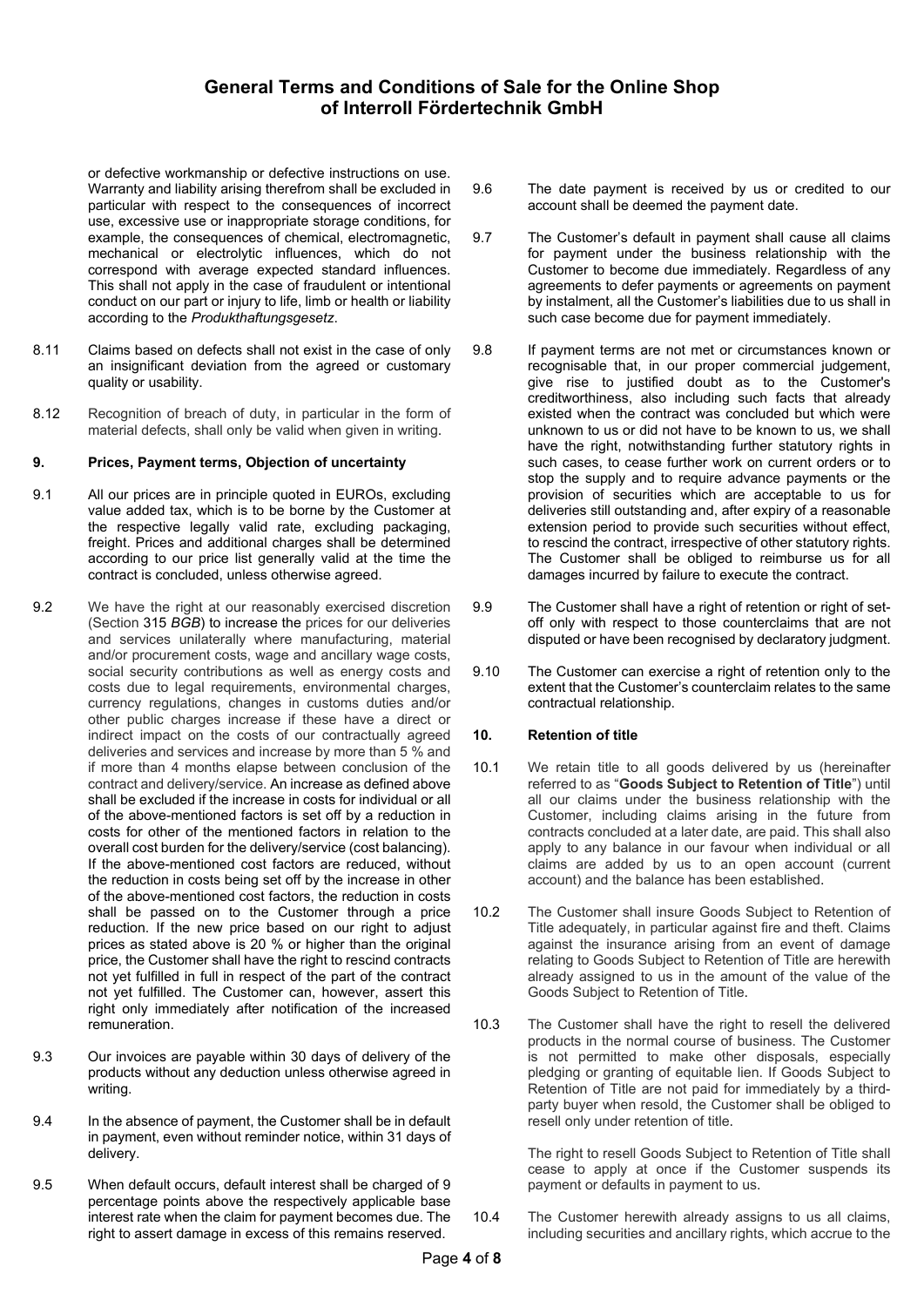Customer against the end user or third parties from or in connection with the resale of Goods Subject to Retention of Title. The Customer may not reach an agreement with its customers that excludes or prejudices our rights in any way or nullifies the assignment of the claim in advance. If Goods Subject to Retention of Title are sold with other items, the claim against the third-party customer in the amount of the delivery price agreed between ourselves and the Customer shall be deemed assigned, unless the amounts applicable to the individual goods can be determined from the invoice.

- 10.5 The Customer shall remain entitled to collect the claim assigned to us until revoked by us, this revocation being admissible at any time. At our request, the Customer shall be obliged to give us the information and documents in full required to collect assigned claims and, unless we do so ourselves, to notify its customers immediately of the assignment to us.
- 10.6 If the Customer incorporates claims from the resale of Goods Subject to Retention of Title in a current account relationship with its customers, the Customer shall already now assign to us any recognised closing balance resulting in its favour in the amount which corresponds to the total amount of the claim from the resale of our Goods Subject to Retention of Title, such claim being transferred to the current account relationship.
- 10.7 The Customer must notify us immediately if the Customer has already assigned claims to third parties arising from the resale of goods delivered or to be delivered by us, especially due to real or unreal factoring, or has made other agreements which can prejudice our current or future security interests pursuant to this paragraph 10.

In the case of unreal factoring, we shall have the right to rescind the contract and obtain the surrender of products already delivered. This shall also apply to real factoring if, according to the contract with the factor, the Customer cannot freely dispose of the purchase price of the claim.

- 10.8 In the event of conduct in breach of the contract through the Customer's fault, especially in the case of default in payment, we shall have the right, without previously having to rescind the contract, to take back all Goods Subject to Retention of Title. The Customer shall be obliged in this case to surrender the Goods Subject to Retention of Title at once. We may at any time during normal business hours enter the Customer's business premises to determine the stock of the goods delivered by us. Taking back Goods Subject to Retention of Title shall constitute rescission of the contract only if we expressly declare this in writing or mandatory statutory provisions provide for this. The Customer must notify us immediately in writing of any thirdparty seizure of Goods Subject to Retention of Title or claim assigned to us.
- 10.9 If the value of the securities existing for us according to the foregoing provisions exceeds the secured claims as a whole by more than 10 %, we shall be obliged at the Customer's request in this respect to release securities at our option.
- 10.10 Goods Subject to Retention of Title shall be treated and processed for us as manufacturer within the meaning of Section 950 *BGB* but without obligation on our part. If Goods Subject to Retention of Title are processed or

combined inseparably with other items that do not belong to us, we shall acquire co-ownership in the new item in the ratio of the invoice value for our goods to the invoice values for the other processed or combined items. If our goods are combined with other movable items into a uniform item that is deemed the principal item, the Customer shall already now transfer co-ownership thereof to us in the same ratio. The Customer shall maintain ownership or co-ownership free of charge for us. Rights of co-ownership accordingly arising shall be deemed Goods Subject to Retention of Title. The Customer shall be obliged at any time at our request to provide us with the information required to pursue our ownership or co-ownership rights.

- 10.11 As of the Customer's suspension of payment or in the event of the filing of an insolvency petition by the Customer, the Customer shall no longer have the right to sell, process, combine or mix Goods Subject to Retention of Title (see paragraph 10.1). In such case, the Customer must rather carry out the immediate separate storage and labelling of the Goods Subject to Retention of Title and hold amounts, to which we are entitled from assigned claims for product deliveries and received by the Customer, in trust for us.
- 10.12 If, in the case of deliveries abroad, specific measures and/or declarations are required on the part of the Customer in the importing country to ensure the effectiveness of our above-mentioned retention of title or our other rights described there, the Customer shall notify us of this in writing or text form and shall take such measures and/or make such declarations immediately at its expense. We shall cooperate on this to the required extent. If the law of the importing country does not allow retention of title but allows us to reserve other rights to the delivery item, we can exercise all rights of this nature at our reasonably exercised discretion (Section 315 *BGB*). If our claims against the Customer cannot be secured by this in an equivalent amount, the Customer shall be obliged at its expense to provide us immediately with other appropriate securities for the goods supplied or other securities according to our reasonably exercised discretion (Section 315 *BGB*).

# **11. Liability, Exclusion and limitation of liability**

- 11.1 We shall be liable in principle only for intent and gross negligence by us and our legal representatives and vicarious agents. Our liability and that of our legal representatives and vicarious agents for ordinary negligence shall, therefore, be excluded except in the following cases:
	- (a) the violation of material contractual obligations; material contractual obligations are obligations, the fulfilment of which defines the contract and where the Customer may rely on compliance with such obligations;
	- (b) if, in the event of the violation of obligations within the meaning of Section 241 (2) *BGB*, it is no longer reasonable to expect the Customer to accept our performance;
	- (c) in the event of injury to life, limb and health;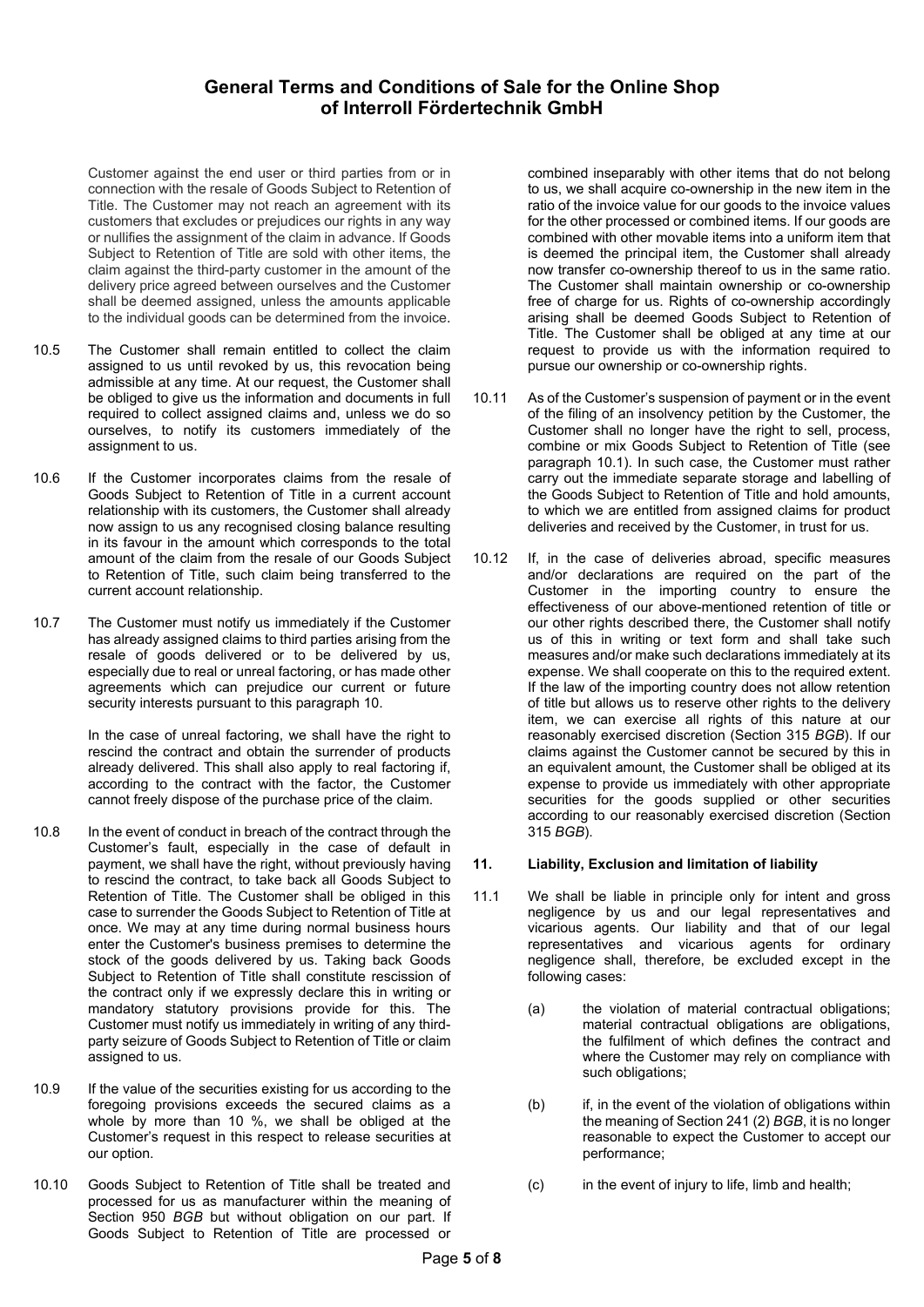- (d) where a guarantee for the quality of performance, for the existence of a contractual performance or a procurement risk has been assumed;
- (e) fraudulent intent;
- (f) initial impossibility;
- (g) claims under the *Produkthaftungsgesetz*; or
- (h) other cases of liability mandatory by law.
- 11.2 If we or our vicarious agents are responsible only for ordinary negligence and none of the cases stated in paragraphs (a), (c), (d), (e), (g) and (h) of paragraph 11.1 exists, our liability shall be limited in amount to a maximum of EUR 3,000,000.00 and - also in the event of violation of material contractual obligations - to typical and foreseeable damage when the contract was concluded. Any further liability shall be excluded.
- 11.3 Any further liability for damages other than provided for in the above paragraphs shall be excluded without regard for the legal nature of the asserted claim. This shall apply in particular to damage claims arising from fault when concluding the contract, due to other breach of duty or due to claims in tort for compensation in respect of property damages pursuant to Section 823 *BGB*.
- 11.4 Exclusion respectively limitation of liability pursuant to paragraphs 11.1 to 11.3 above shall apply to the same extent in favour of our executive and non-executive employees and other vicarious agents as well as our subcontractors.
- 11.5 Claims by the Customer for damages arising from this contractual relationship can be asserted only within a preclusion period of one (1) year as of commencement of the statutory limitation period. This shall not apply if we are responsible for fraudulent intent, intent or gross negligence and in the cases pursuant to paragraph 11.1 (a) - (h). The limitation period in the case of delivery recourse according to Sections 445a, 445b *BGB* shall remain unaffected.
- 11.6 There is no connection between the reversal of the burden of proof and the foregoing provisions.

## **12. Export control, Intra-Community trade**

- 12.1 In the absence of other written agreement, the delivered product is intended at all times to remain and to be used as well as sold in the first country of delivery agreed with the Customer.
- 12.2 The export of certain goods can be subject to authorisation e.g. because of their nature or their intended purpose or final destination. This applies in particular to so-called dualuse items. The Customer shall be obliged to comply strictly with the relevant export regulations and embargos for these goods (products, goods, software, technology), especially of the European Union (EU), Germany respectively of other EU Member States and, if applicable, the USA.
- 12.3 The Customer shall in particular verify and ensure that
	- (a) the products provided are not intended for use in armaments, nuclear facilities or weapon

technology;

- (b) no companies and persons specified on the US Denied Persons List (DPL) are supplied with original US goods, software and technology;
- (c) no companies and persons specified on the US Warning List, US Entity List or US Specially Designated Nationals List are supplied with original US products without relevant approval;
- (d) no companies and persons are supplied that are specified on the List of Specially Designated Terrorists, Foreign Terrorist Organizations, Specially Designated Global Terrorists or the EU Terror List;
- (e) the early-warning indications of the competent German or national authorities of the respective country of origin of the delivery are complied with.

The Customer undertakes to send us immediately on request but at the latest within 10 days the original relevant end-use certificates in the form prescribed by the *Bundesamt für Wirtschaft und Ausfuhrkontrolle* [German Federal Office of Economics and Export Control].

- 12.4 Our products may only be accessed and used if they are consistent with the above verification and comply with the assurance; otherwise we shall not be obliged to perform.
- 12.5 Where products are passed on, the Customer undertakes to oblige other recipients in the same way and to notify them of the need to comply with such legal provisions.
- 12.6 The Customer undertakes to indemnify us against all damages which we incur due to the culpable violation of the foregoing obligations pursuant to Art. 12.1 to 12.5. The scope of the damages to be reimbursed shall also include the reimbursement of all necessary and reasonable expenses, which we incur or have incurred, in particular the costs and expenses for any legal defence and any official administrative fines or penalties.
- 12.7 In the event of a culpable breach of the foregoing obligations pursuant to paragraphs 12.1 to 12.5 by the Customer, we shall have the right to rescind the purchase contract.
- 12.8 The Customer confirms the correctness of the Customer's VAT ID number. The Customer undertakes to notify both ourselves and the domestic tax authority competent for the Customer immediately of any change in the Customer's name, address, company name and VAT ID number. If a delivery is treated as subject to tax due to faults in specifying the name, company name, address or VAT ID number, the Customer shall refund the tax to be paid by us arising from this situation.
- 12.9 If double taxation occurs purchase tax in the Customer's country, value added tax in Germany - the Customer shall pay the excess value added tax paid, i.e. not owed due to the purchase tax liability, to us, waiving the defence of disenrichment.

#### **13. Third-party property rights**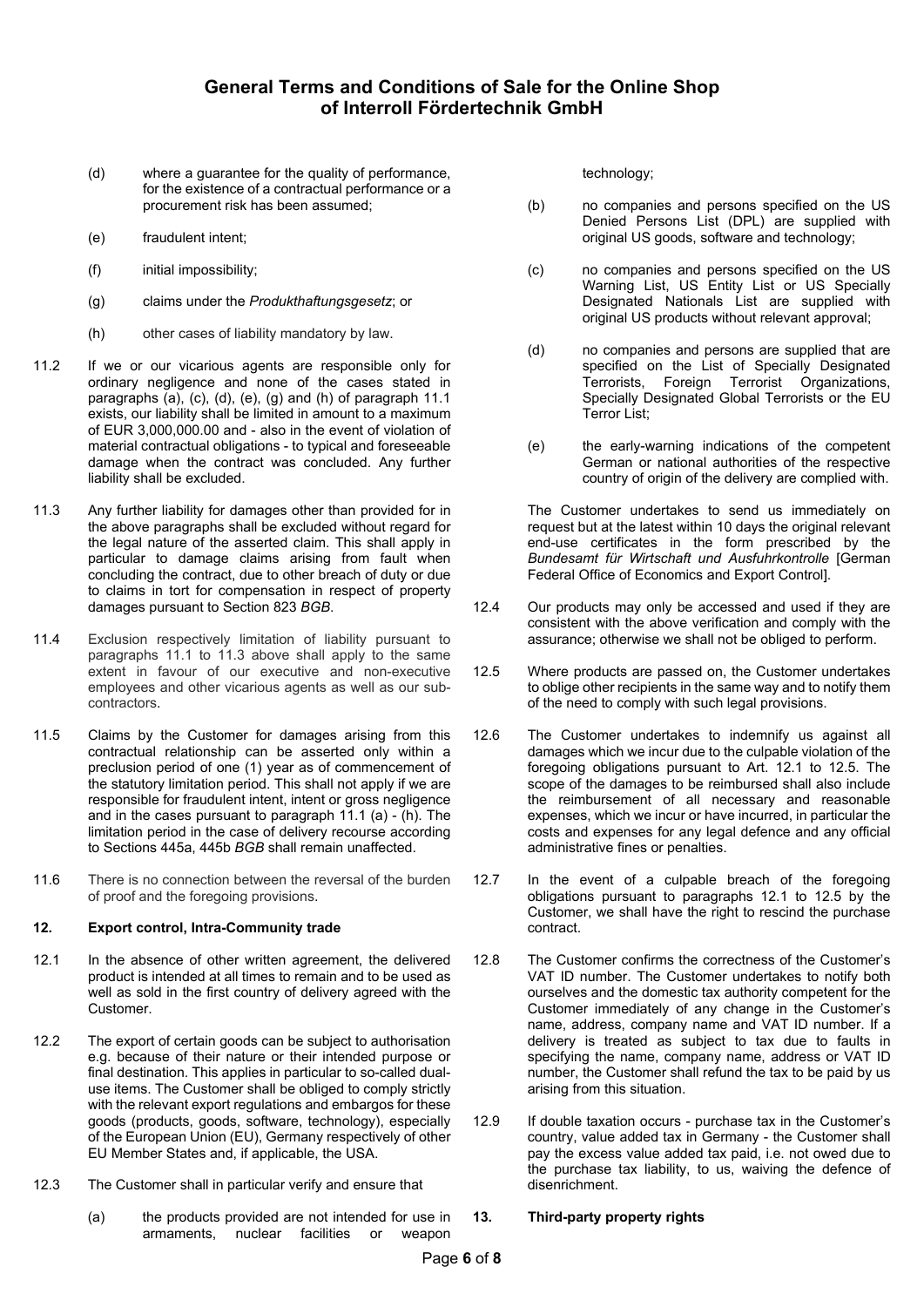- 13.1 We shall only be obliged to supply the products free of thirdparty rights or claims, which are based on industrial property rights or other intellectual property and which we were aware of when the contract was concluded or were not aware of as a result of gross negligence, provided that the right or claim is based on industrial property rights or other intellectual property
	- (a) according to the law of the Federal Republic of Germany if our Customer has its registered office or branch there; or
	- (b) according to the law of a foreign state if the Customer has its registered office or branch there; or
	- (c) according to the law of a third country only if we have expressly agreed in writing the use or sale of our products in that third country with the Customer.
- 13.2 If a third party makes justified claims against our customers in respect of the products supplied by us pursuant to paragraph 1 above, we shall be liable to the Customer within the period determined in paragraph 8.7 as follows:
	- (a) We shall at our option first attempt at our expense to obtain either a right of use for the relevant deliveries or change the products so that the property right is not infringed or exchange the products. If we cannot do so on reasonable conditions, the Customer shall be entitled to its statutory rights which shall, however, be governed by these General Terms and Conditions of Sale and Delivery.
	- (b) The Customer shall be obliged to notify us immediately in writing of claims asserted by the third party, not to acknowledge any infringement and to reserve for us all defensive measures and settlement negotiations. If the Customer ceases using the products for reasons of loss minimisation or other good cause, the Customer shall be obliged to advise the third party of the fact that cessation of use is not deemed to be an acknowledgement of an infringement of property rights. If the Customer is challenged by third parties for infringement of property rights resulting from the use of products supplied by us, the Customer undertakes to notify us of this immediately and to give us the opportunity to participate in any legal action. The Customer shall support us in every way in the conduct of such legal action. The Customer shall not take any action which might impair our legal position.
- 13.3 Our obligation according to paragraph 1 shall not extend to cases where
	- (a) the infringement of property rights results from the fact that, in manufacturing the products, we have acted on information or other data that were provided or specified to us by the Customer; or
	- (b) the infringement of property rights is due to an application by the Customer which we could not foresee or is caused by the fact that the products

are changed by the Customer or mixed or used together with products which were not supplied by us.

13.4 Our liability according to paragraph 11 shall remain unaffected.

# **14. Confidentiality, Data protection**

- 14.1 The Customer undertakes to keep confidential such facts, documents and knowledge, which the Customer becomes aware of in the course of performing the business relations with us and which contain technical, financial, business or market-related information about our company, if we have designated the respective information as subject to confidentiality or we have an obvious interest in its confidentiality (hereinafter collectively referred to as confidential information). The Customer shall use the confidential information solely for the purpose of implementing and performing the contractual relationship with ourselves according to the contract and the individual contracts based thereon.
- 14.2 Disclosure of confidential information to third parties by the Customer shall require our express and prior written consent.
- 14.3 There shall be no obligation to maintain confidentiality according to paragraph 14.1 above if it is proved that the respective confidential information:
	- (a) is state of the art in the public domain or this information becomes state of the art without action by the Customer; or
	- (b) was already known to the Customer or is disclosed by a third party authorised to do so; or
	- (c) is developed by the Customer without action by us and without exploitation of other information or knowledge acquired through the contractual contact; or
	- (d) must be disclosed due to mandatory statutory provisions or orders by a court or official authority.
- 14.4 In respect of the Customer's personal data, we shall observe the relevant statutory provisions, in particular the General Data Protection Regulation (GDPR). Personal data of the Customer shall be collected, stored, processed and used by us if, insofar as and as long as this is necessary to establish, perform or terminate the contract with the Customer. Further collection, storage, processing and use of the Customer's personal data shall take place only if legislation requires or permits this or the Customer has consented to this. The Customer is aware that the collection, processing and use of the contact data of the Customer's contact partners (name, e-mail addresses etc.) based on Art. 6 (1) b) GDPR is necessary to implement measures prior to entering into a contract and to fulfil the contract with the Customer. We have the right in particular to transfer the data to third parties if and insofar as this is necessary to take measures prior to entering into a contract and to fulfil the contract (e.g. for delivery, invoicing or customer service) pursuant to Art. 6 (1) b) GDPR or to fulfil a legal obligation within the meaning of Art. 6 (1) c) GDPR.